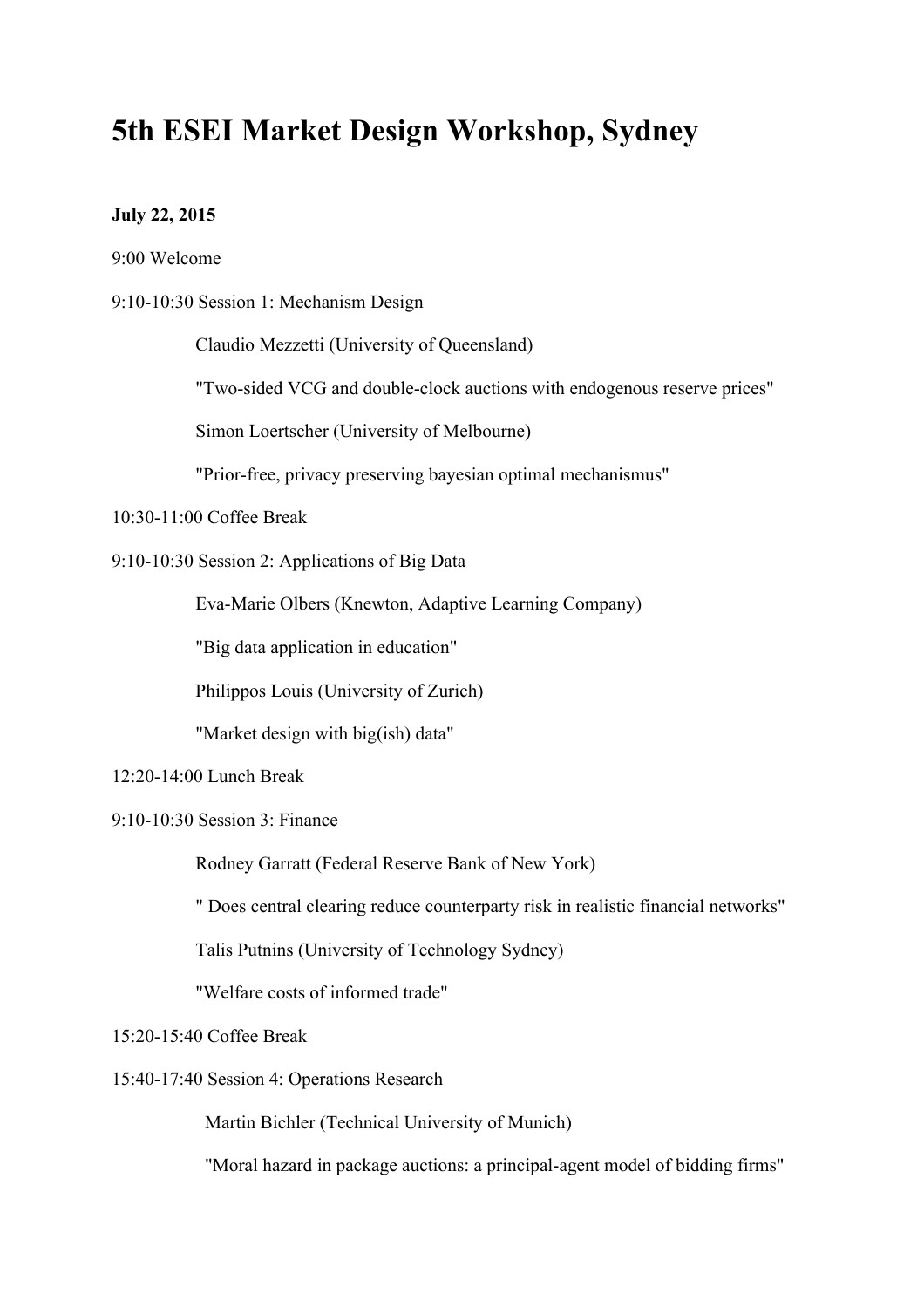Toby Walsh (University of New South Wales)

"Online fair division"

Luke Lindsay (University of Exeter)

"How to organize a conference: a market design approach"

#### **July 23, 2015**

9:00-10:20 Session 5: Public Economics

M.S. Iftekhar (University of Western Australia)

"Impact of bidder learning on conservation auctions"

Kees van Gool (University of Technology Sydney)

"Is it time for fundamental reform of the health care market, or can incremental changes do the trick?"

#### 10:20-10:50 Coffee Break

10:50-12:10 Session 6: Environmental Economics

Sarah Wheeler (University of Adelaide)

"Trading water: how best to model it in Australia?"

Hugh Sibly (University of Tasmania)

"Regulated prices and moral suasion in urban water markets?"

### 12:10-14:00 Lunch Break

14:00-15:20 Session 7: Electricity Markets

Leslie Martin (University of Melbourne)

"Helpful tool or spam? Smart meters, personalized feedback and costumer retention?"

Oliver Nunn (Houston Kemp Economists)

"Is there a future for economists in the age of renewable energy?"

15:20-15:50 Coffee Break

15:50-17:10 Session 8: Savings and Social Welfare